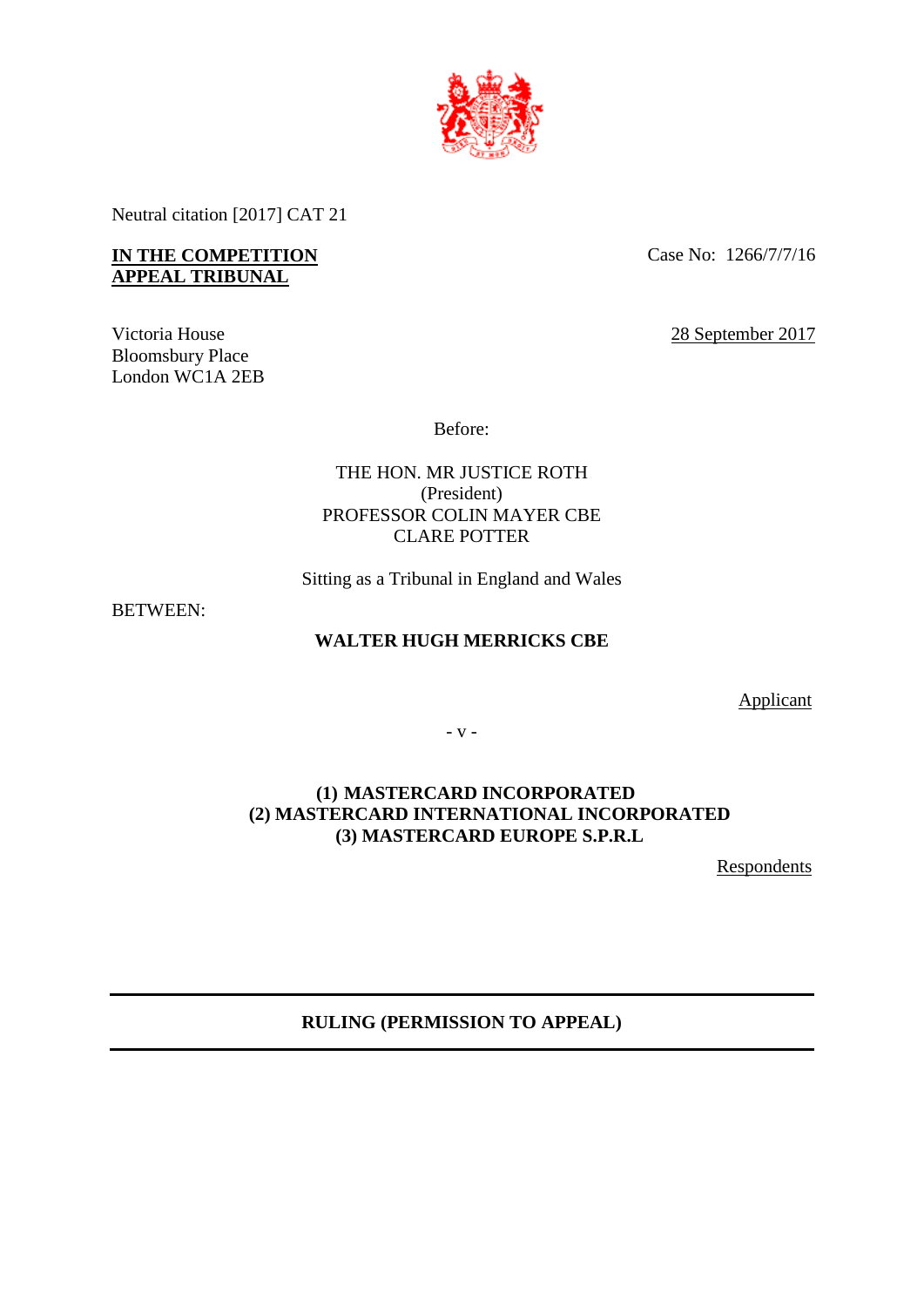- 1. By a judgment handed down on 21 July 2017 (the "Judgment"), the Tribunal dismissed the Applicant's application for a collective proceedings order ("CPO") under sect. 47B of the Competition Act 1998 as amended ("CA"). The Applicant seeks permission to appeal to the Court of Appeal against that decision.
- 2. Pursuant to rule 108(1) of the Competition Appeal Tribunal Rules 2015, such an application may be decided without a hearing unless the Tribunal considers that "special circumstances render a hearing desirable." At the conclusion of its written application for permission (the "Application"), the Applicant suggests that a hearing should be held in this case. The Respondents ("Mastercard") have submitted written observations in response to the Application and dispute the need for an oral hearing. Given the full submissions in the 15 page Application, the Tribunal does not consider that a hearing is necessary and it is accordingly determining the Application on the papers.

#### **Jurisdiction**

- 3. As the Applicant recognises, a threshold question is whether there is jurisdiction to appeal the refusal of a CPO to the Court of Appeal or whether such a decision can be challenged only by judicial review. That depends entirely on the construction of the governing statute.
- 4. As noted in the Judgment, the Consumer Rights Act 2015 ("CRA") made substantial amendments to the CA as regards private actions in competition law. The new sect. 47A CA enlarged the jurisdiction of the Tribunal in private actions to cover standalone as well as follow-on claims and enabled the Tribunal to grant injunctions (except in Scottish proceedings). Collective proceedings before the Tribunal were introduced by the new sect. 47B: see para. 16 of the Judgment. We repeat here for convenience only sect. 47B (1):

"Subject to the provisions of this Act and Tribunal rules, proceedings may be brought before the Tribunal combining two or more claims to which section 47A applies ("collective proceedings")."

5. By para. 9 of schedule 8 CRA, sect. 49 CA was amended to insert new subsections  $(1A)$ ,  $(1B)$  and  $(1C)$  as follows: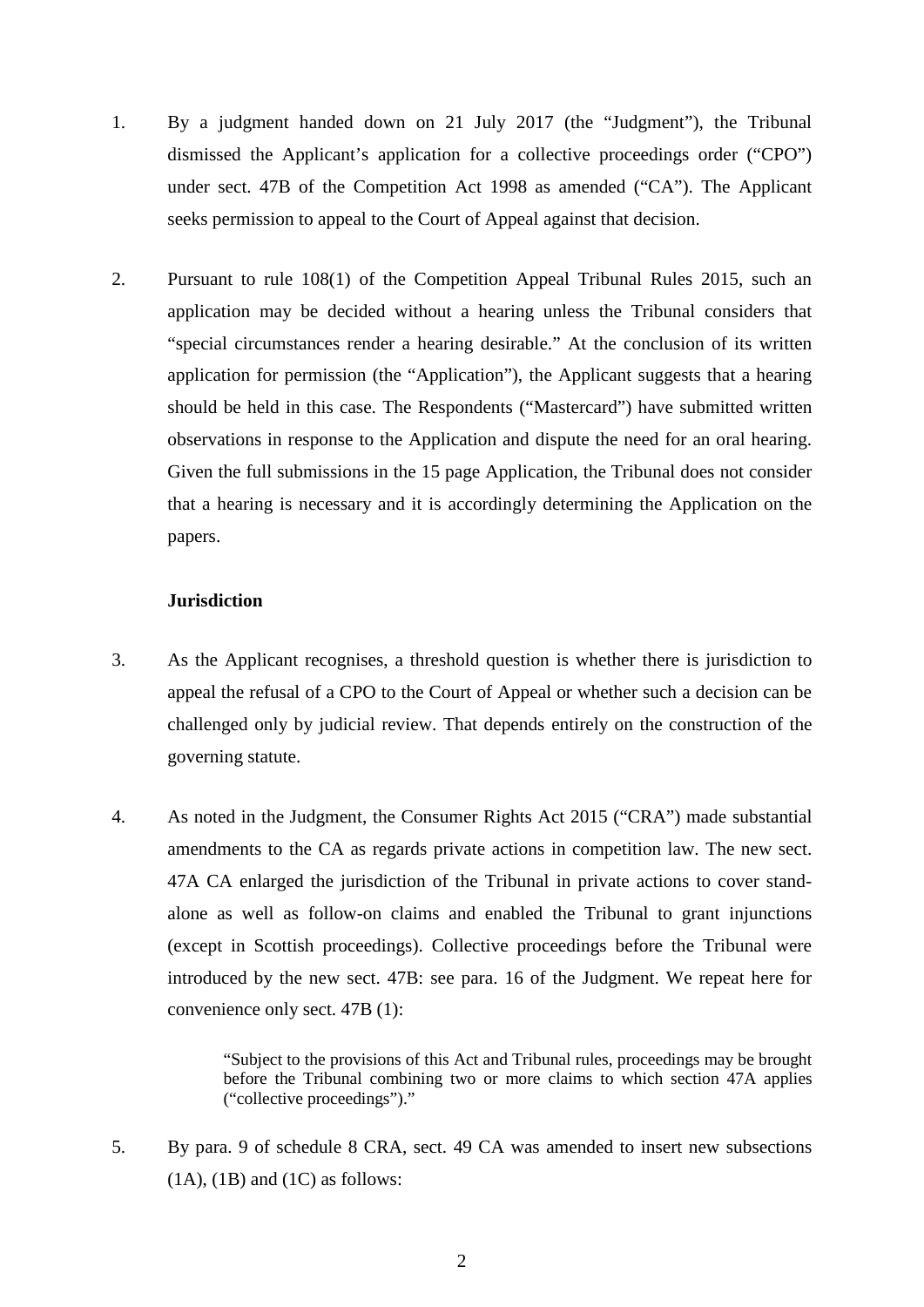- "(1A) An appeal lies to the appropriate court on a point of law arising from a decision of the Tribunal in proceedings under section 47A or in collective proceedings –
	- (a) as to the award of damages or other sum (other than a decision on costs or expenses), or
	- (b) as to the grant of an injunction.
- (1B) An appeal lies to the appropriate court from a decision of the Tribunal in proceedings under section 47A or in collective proceedings as to the amount of an award of damages or other sum (other than the amount of costs or expenses).
- $(1C)$  An appeal under subsection  $(1A)$  arising from a decision in respect of a standalone claim may include consideration of a point of law arising from a finding of the Tribunal as to an infringement of a prohibition listed in section 47A(2)."
- 6. The structure and language of the new sect. 49(1A) is significant. We consider that the provisions of sub-paragraphs (a) and (b) cannot be ignored. The subsection cannot be read as if it ended with the words "or in collective proceedings": the further subparagraphs define the nature of the decisions of the Tribunal which are susceptible to appeal.
- 7. As stated in the Judgment at para. 18, the statutory regime for collective proceedings constitutes a new procedure and not a new form of claim. As the opening of sect. 47B(1) makes clear, it involves a combination of two or more claims which fall within sect. 47A. That procedure may be pursued only when the Tribunal determines, by the grant of a CPO, that the statutory conditions prescribed under sect. 47B are satisfied.
- 8. Accordingly, refusal of a CPO is not a decision as to the award of damages or other sum in collective proceedings. On the contrary, it is a decision that the proposed manner of pursuing in combination claims, which may in themselves be valid claims for damages, should not be permitted. The decision to refuse a CPO may be made because the Tribunal considers that the person proposed to act as the class representative should not be authorised: see sect.  $47B(5)(a)$ ; or because the Tribunal considers that the claims are not "eligible" for inclusion in collective proceedings: see sect. 47B (5)(b) and (6); or for both those reasons. Depending on the grounds on which the Tribunal refused to grant a CPO (and of course any question of limitation), a different person may commence proceedings and seek authorisation as a class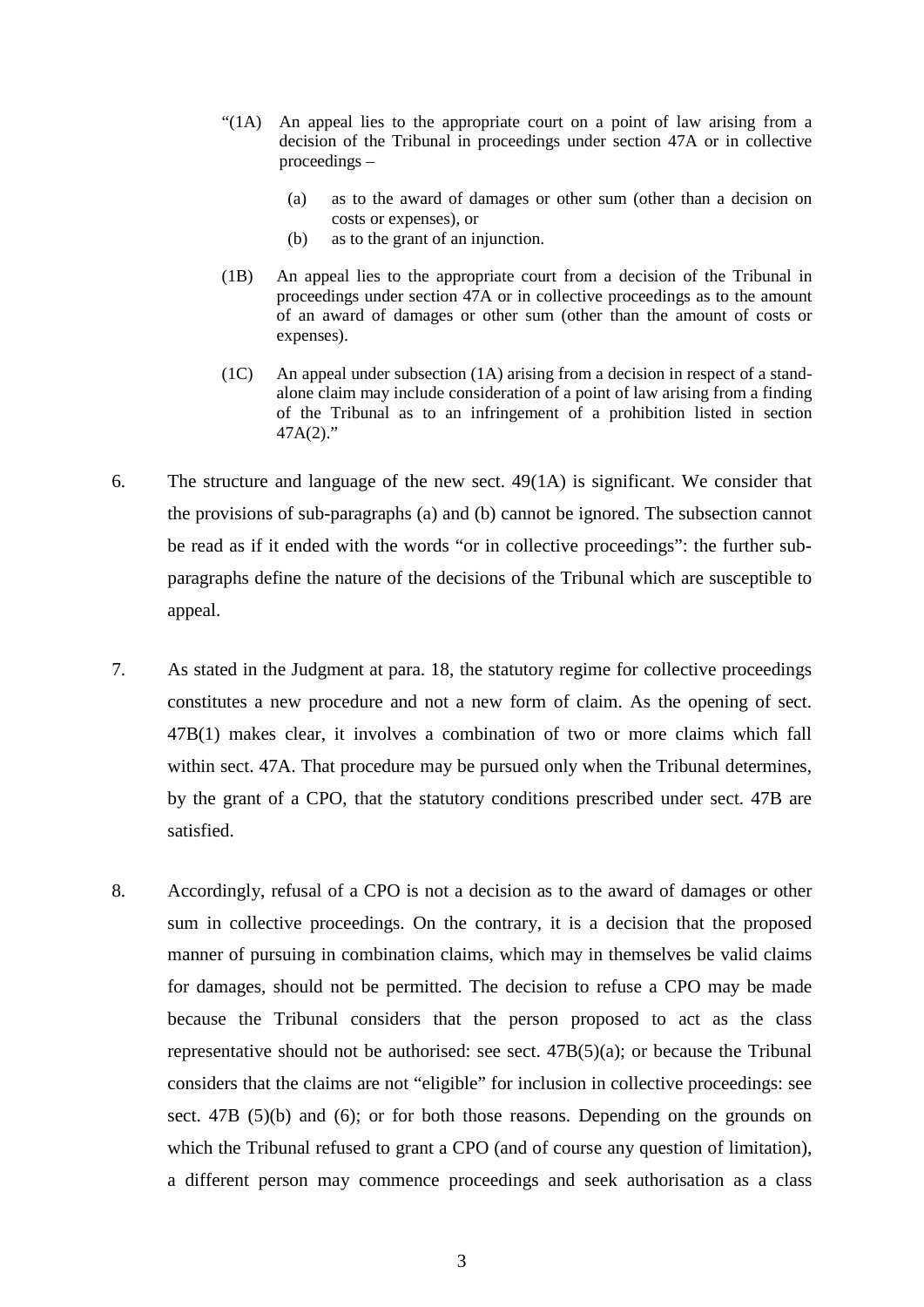representative for the same claims, or the claimants (or some of them) may start proceedings as a differently defined class or a series of smaller classes, even where it is not practicable for them to bring claims individually.

- 9. In its submissions on jurisdiction, the Applicant relies on the judgment of the Court of Appeal in *Enron Coal Services Ltd (in liquidation) v English Welsh and Scottish Railway Ltd* [2009] EWCA Civ 647*.* That case concerned the former sect. 49 and the regime for private actions under the CA prior to amendment by the CRA. Under that old regime for private actions, sect. 47A CA was limited to a follow-on claim for damages (or other sum of money). The Tribunal had no jurisdiction in stand-alone claims or to grant injunctions. Under the old sect. 47B CA, a specified body had the right to bring proceedings comprising two or more "consumer claims" before the Tribunal: a consumer claim was a claim to which sect. 47A applied brought by an individual other than in the course of a business. Moreover, the body specified by the Secretary of State (i.e. the Consumers' Association) had an absolute right to bring such proceedings, which therefore did not involve any grant of permission by the Tribunal.
- 10. The jurisdiction for appeals from the Tribunal under sects. 47A and 47B was set out in the old sect. 49 CA which, insofar as material, provided as follows:
	- "(1) An appeal lies to the appropriate court
		- … (b) from a decision of the Tribunal as to the award of damages or other sum in respect of a claim made in proceedings under section 47A or included in proceedings under section 47B (other than a decision on costs or expenses) or as to the amount of any such damages or other sum;..."
- 11. In *Enron,* the defendant sought permission to appeal against the refusal of the Tribunal to strike out part of a damages claim under rule 40 of the Tribunal's then Rules, on the basis that it fell outside the limited, follow-on jurisdiction of the Tribunal under the then sect. 47A. In raising a preliminary point about the jurisdiction of the Court of an Appeal to hear such an appeal, the claimant accepted that a decision to strike out such a claim would be a decision "as to the award of damages" because it would amount to a rejection of the claim. However, it argued that a refusal to strike out did no more than leave the pleaded claim intact and allow it to proceed to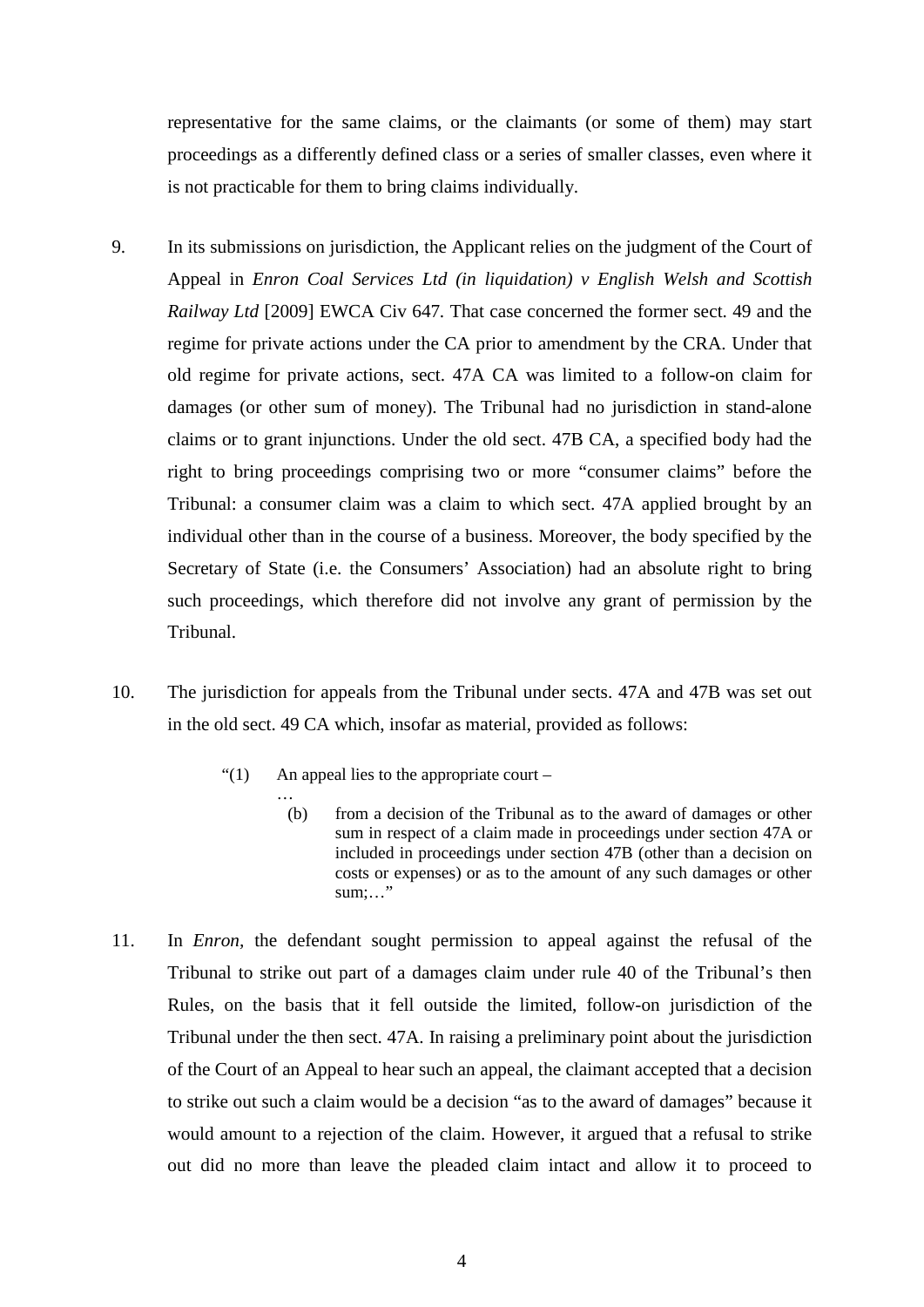adjudication at a full hearing, and so was not a decision "as to the award of damages" within sect.  $49(1)(b)$ .

12. The Court of Appeal rejected that submission. Holding that the concession that a decision striking out a claim would be susceptible to appeal had been rightly made, Patten LJ (with whose judgment Jacob and Carnwath LJJ agreed) continued, at [24]:

> "…it is difficult to believe that Parliament intended an unsuccessful claimant to be able to appeal against the dismissal of his claim after a full hearing but not to do so against its dismissal under rule 40. Once one accepts that the wording of section 49(1) is wide enough to cover a rule 40 determination against the viability of the claim it is hard to identify any linguistic or policy barrier to the inclusion of a decision to the opposite effect. In my view, the language of the subsection covers both."

- 13. A decision by the Tribunal refusing an application for a CPO presents a very different situation. Contrary to what the Applicant states at para. 18(c) of the Application, it is not "a rejection of the claim for damages under section 47A". The Tribunal has made no determination as regards the individual claims for damages under section 47A. The decision refusing a CPO is a decision either that the proposed class representative should not be authorised or, as in the present case, that the conditions for combining the individual claims in collective proceedings as proposed do not satisfy the requirements of sect. 47B(6) CA.
- 14. The introduction of a regime for collective proceedings (sects. 47B-47C) and for collective settlements (sects. 49A-49B) involved major changes to the CA. It appears indisputable that the novel form of decision by the Tribunal making or refusing an order approving a collective settlement under sect.  $49A(1)$  or  $49B(1)$  is not susceptible to appeal, although such a decision may undoubtedly be very significant for the parties. Having regard to the structure and framing of the reformulated sect. 49 CA, we consider that if the legislature had intended that the novel form of decision by the Tribunal making or refusing a CPO should be subject to appeal, the section would have included express provision enabling an appeal to the appropriate court from a decision as to the grant of a collective proceedings order.
- 15. Accordingly, we conclude that there is no jurisdiction to grant permission to appeal under sect. 49(1A) CA.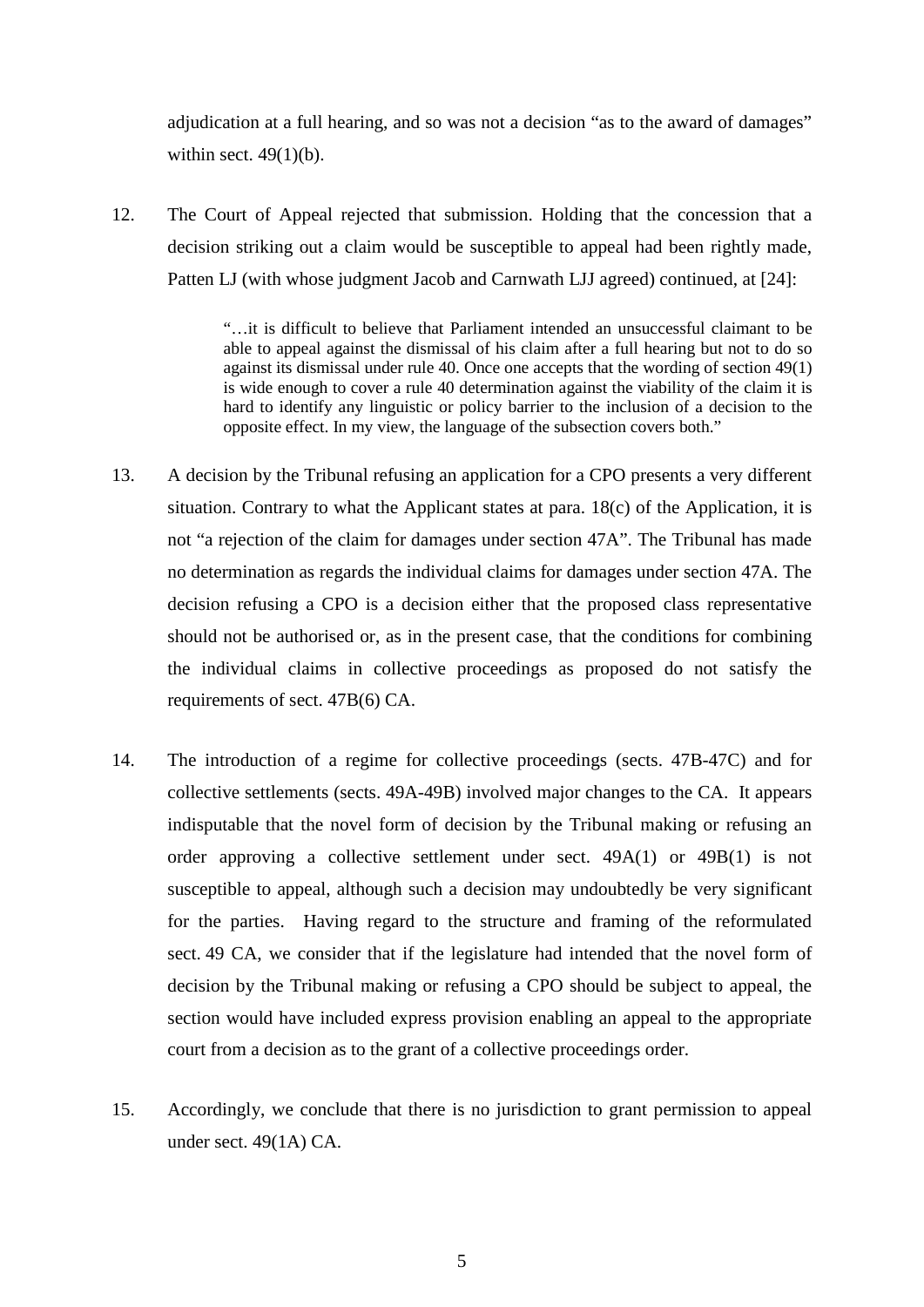16. We should add that this approach of the legislation appears to reflect a deliberate policy. If a decision refusing a CPO could be appealed by the applicant, then it would seem that a decision granting a CPO would similarly be susceptible to appeal by the respondent. Experience from other jurisdictions with a regime of certification of class actions, in particular the United States and Canada, shows that decisions refusing or allowing such actions to proceed typically generate appeals. In the attempt to craft an effective system of collective redress for the UK, the legislature has restricted this procedure to the specialist tribunal, so that although there is effectively a parallel jurisdiction in the ordinary courts for competition claims for damages only the Tribunal can hear collective proceedings; and, secondly, it has sought to confine the right of appeal in collective proceedings to decisions on the substantive claims and preclude prolonged litigation in the process of approving the use of the collective procedure for the pursuit of those claims.

#### **Merits**

- 17. In the light of our decision on jurisdiction, it may be inappropriate to say much about the two grounds of appeal set out in the Application. However, we should state that if we had considered that there was jurisdiction for an appeal, we would have refused permission in this case since we do not consider that the appeal would have any real prospect of success.
- 18. As regards the first ground (pass-on), we did not consider the question whether the claims in the proceedings should be struck out, e.g. on the basis that there was no arguable case that the EEA MIF caused the level of the UK MIF to be higher than it otherwise would have been. The question which we addressed was a very different one: i.e. whether the conditions for treating pass-on (or pass-through) as a common issue to be determined for all the claims collectively were satisfied. Secondly, the Applicant does not contend that the adoption by the Tribunal of the test set out by the Canadian Supreme Court in *Pro-Sys* was wrong as a matter of law. The question whether the Applicant had satisfied that test is not a question of law but a matter of evaluation of the nature and extent of the evidence which it put forward. Thirdly, as regards Mastercard's pleaded position regarding pass-on in other actions, the Tribunal did not express any view that there was no pass-through of damages by retailers to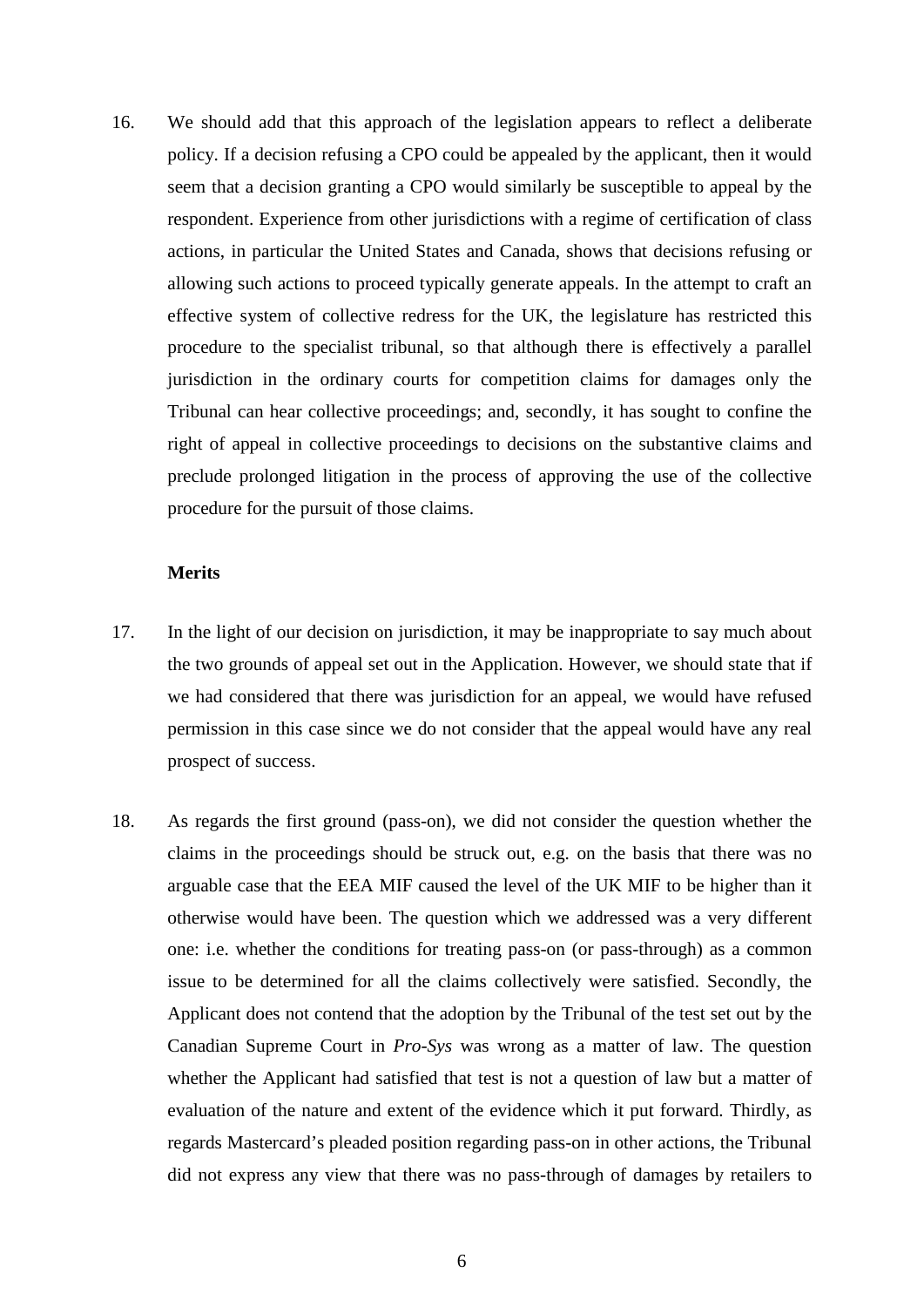consumers. On the contrary, the Tribunal accepted that there may well be passthrough but considered that the wide variation in potential pass-through as between different kinds of goods and services and different kinds of retail outlet made it impossible to determine pass-through as a common issue: see Judgment, paras. 63-67. Unlike the position in *Gibson v. Pride Mobility Products Ltd* [2017] CAT 9, the failure to satisfy the Tribunal on this issue in the present case was not based on any misapprehension by the Applicant's experts as to the approach to be taken to the underlying infringement decision of the competition authority. There was accordingly no justification for granting the Applicant any further opportunity to adduce evidence. In any event, no such opportunity was requested and a decision on any such request would not be a question of law.

19. As regards the second ground (distribution), the Tribunal held that the introduction of a collective proceedings regime has not changed the fundamental nature of damages for breach of competition law as being compensatory. The Applicant does not contend that this holding was wrong as a matter of law. Contrary to what is stated in the Application, the Tribunal did not find that it was necessary for the Applicant to assess the loss suffered by individual members of the class. As noted in the observations from Mastercard, it is a mischaracterisation of the Judgment to contend that the Tribunal found that there were "substantive legal requirements which the proposed distribution model must meet". The approach adopted by the Tribunal was accepted by the Applicant in the hearing as being correct. See the Judgment at para. 46:

> "…Mr Harris [leading counsel for the Applicant] very properly accepted that if it appeared at the outset that there is no methodology which can produce a fair distribution of an aggregate award of damages and therefore proper compensation, then that is a matter which the Tribunal can take into account in deciding whether to grant a CPO."

20. Here, the Applicant was unable to propose a method of distribution of an aggregate award of damages that would, even on a very rough and approximate basis, lead to payments on a compensatory basis. Leading counsel for the Applicant was given every opportunity to put forward potential methods of distribution and the matter was further canvassed by the Tribunal with the Applicant's two experts. In answer to the Tribunal's questions, the Applicant's experts agreed that the only proposed method of distribution put forward by the Applicant "bore no relation to the individual loss":